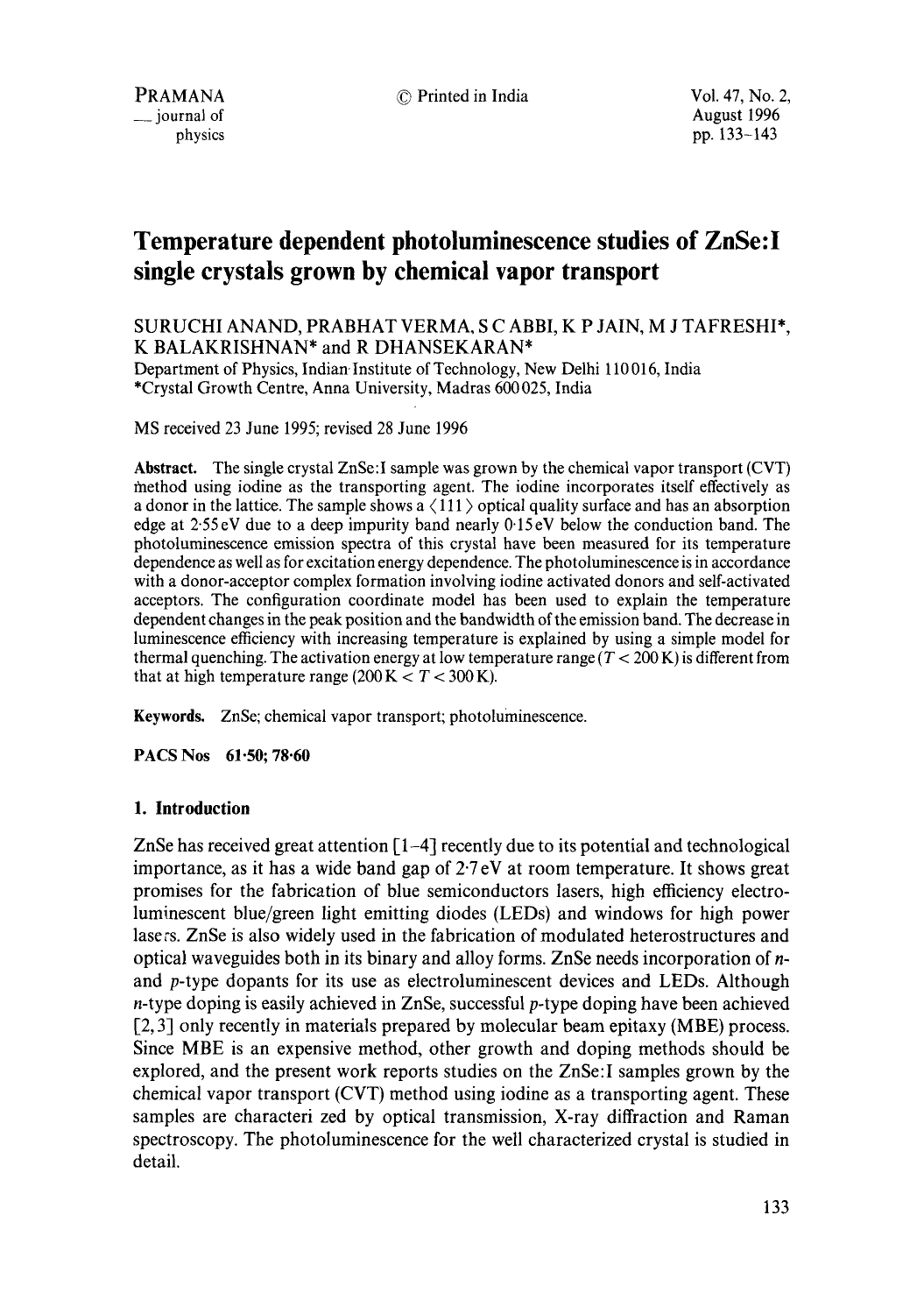# *Suruchi Anand et al*

In the present study, ZnSe:I single crystals have been grown by the CVT technique, which permits growing the sample at lower temperatures than those in other methods (e.g. melt and sublimation methods) using iodine as the transporting agent. The iodine, which incorporates effectively as a dopant in the lattice, produces donor-activated centers and changes the optical properties of the sample. Raman scattering and optical transmission studies have been carried out to characterize the optical properties. The optical phonon positions and widths in the Raman spectra are used to ascertain the crystallinity of the material. The optical transmission spectrum indicates the onset of absorption at 2.55 eV due to iodine impurity, which is 0-15 eV below the band gap of pure ZnSe crystal. This agrees with the previous observation of Lebaccabue *et al* [5] in 1993.

The CVT grown samples exhibited strong photoluminescence band in the red region, centered around 2"015 eV at room temperature. This photoluminescence is ascribed to the donor-acceptor complex formation involving iodine activated donors and selfactivated (SA) acceptors. This complex is formed during the photoexcitation and is short-lived ( $\approx 10^{-16}$  s). The room temperature photoluminescence studies at various excitation energies show a maximum photoluminescence efficiency for the excitation energy close to  $2.5 \text{ eV}$  with a peak at  $2.015 \text{ eV}$ , which is in good agreement with the band gap of 2-55 eV observed in the optical transmission studies. The temperature dependent photoluminescence studies for a fixed excitation laser energy (2-4 eV) show changes in the peak position, bandwidth and intensity of the emission band. As the temperature is changed from 10 to 300K, the peak position shifts from 2.005 to 2.015eV, the bandwidth increases from 190 to 280 meV and the intensity decreases by more than an order of magnitude. The temperature variation in the peak position and bandwidth are explained using the configuration coordinate (CC) model [6-8] whereas the temperature variation in the intensity is explained by a simple model for thermal quenching [6, 9]. The activation energies are found to be 11 meV at temperatures below 200 K and 107 meV at higher temperatures.

# **2. Growth procedure**

The process of CVT with iodine as the transporting agent has been widely applied [10-13] to the growth of ZnSe single crystals because of the advantages of its greatly reduced growth temperatures compared to the melt and sublimation methods. In addition to the need of expensive and complex furnaces for the crystal growth by melt and sublimation methods, there are many disadvantages of these methods, like defects produced by thermal strains including dislocations, fracture or twins and uncontrolled impurities incorporation from the crucible. The CVT on the other hand is a simple process with lower growth temperature. For the CVT growth process, the source in the powder form is kept at one end of a quartz ampoule of inner diameter 10 mm and length 250 mm and the crystal is obtained at the other end, when the two ends are maintained at two different temperatures with the source at higher temperature. Figure 1 shows the geometry and the temperature variation in the ampoule during the growth process. Before starting the growth process, the ampoule was subjected to reverse temperature gradient (i.e. the sample end at a higher temperature compared to the source end) for 24 h to remove sticking powders from deposition zone and diminish the active sites.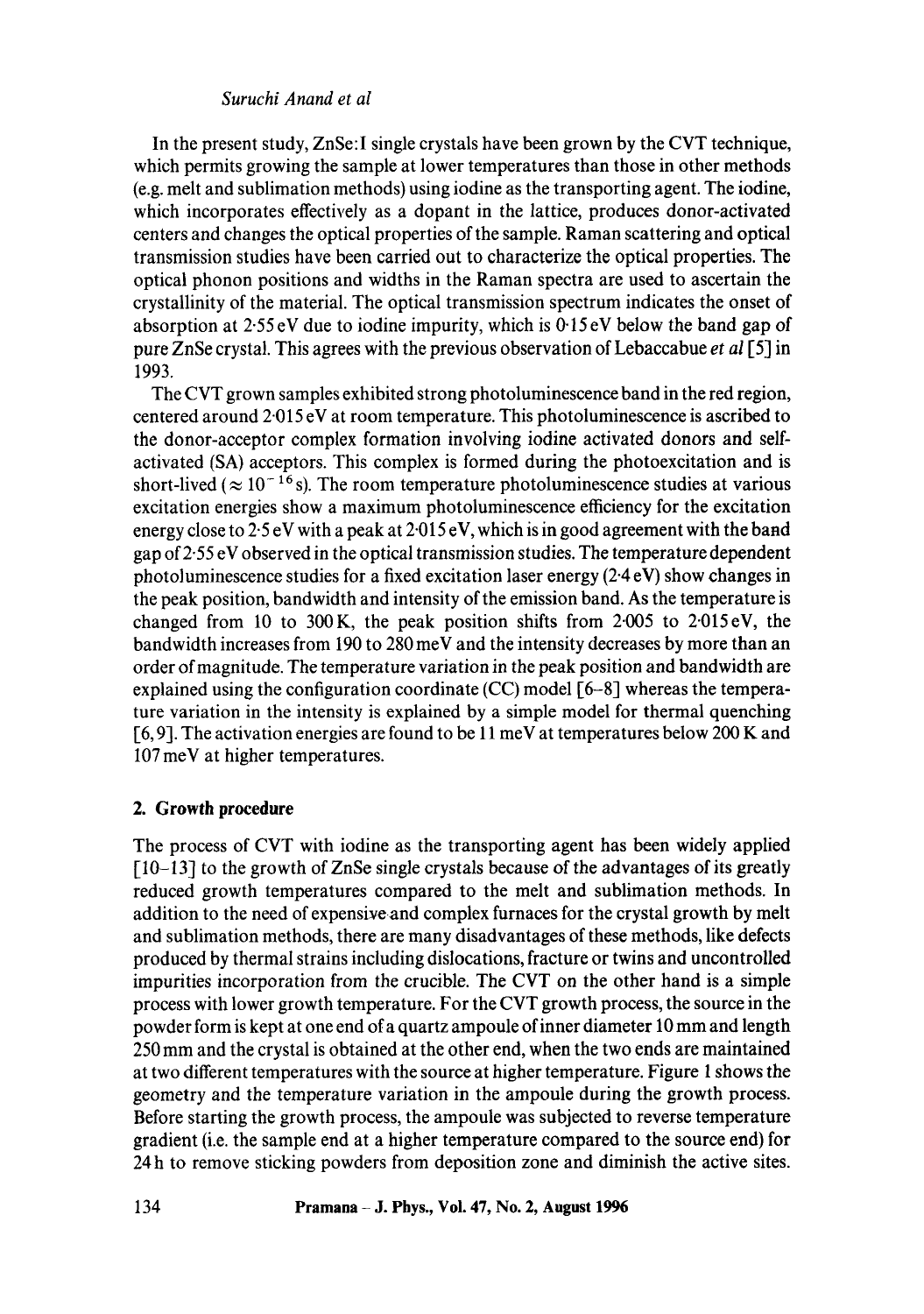

**Figure** 1. The sketch and the temperature variation in the ampoule for the CVT process.

The source temperature  $(T<sub>c</sub>)$  and deposition temperature  $(T<sub>d</sub>)$  values have been optimized for an iodine concentration in order to obtain good quality crystals. The best sample was grown for  $T_s = 953^{\circ}\text{C}$ ,  $T_d = 940^{\circ}\text{C}$ . The ampoule was loaded with 3g of presynthesized source powder along with iodine at a concentration of  $2 \text{ mg/cm}^3$  of the empty volume. The ampoule was placed stationarily in a horizontal double zone furnace controlled by Eurotherm controllers with the accuracy of  $\pm 0.1$  °C. The source and deposition temperatures were kept at 953 and 940°C respectively. The process was carried out for about 100 h. At the end of the growth process, the furnace was slowly cooled to room temperature at a cooling rate of  $50^{\circ}$ C/hr to prevent thermal strains. After cooling, the sample chunk was taken out by breaking the tube. The sample chunk was further broken and a crystallite with well-developed smooth shiny surface was chosen. This surface was identified as the  $\langle 111 \rangle$  surface by Raman spectroscopy as well as by X-ray Laue diffraction studies.

## **3. Characterization**

The ZnSe:I sample grown by the CVT method was characterized by the optical transmission measurements, X-ray diffraction and Raman scattering studies. The optical transmission measurements were performed by employing the Hitachi-U4300 spectrophotometer in visible-UV ranges. The optical transmission spectra for this sample is shown in figure 2. This figure shows an absorption edge at  $489.7 \text{ nm}$  (2.55 eV) which is about 0-15eV below the conduction band. The complex shape of the absorption band also indicates existence of levels deeper into the band gap. The CVT grown sample was also studied by obtaining the X-ray Laue pattern. This study indicates that the sample surface is oriented perpendicular to the  $\langle 111 \rangle$  direction.

The quality of the crystal grown by the CVT technique was examined by employing laser Raman spectroscopy. The Raman spectroscopy experiments were performed in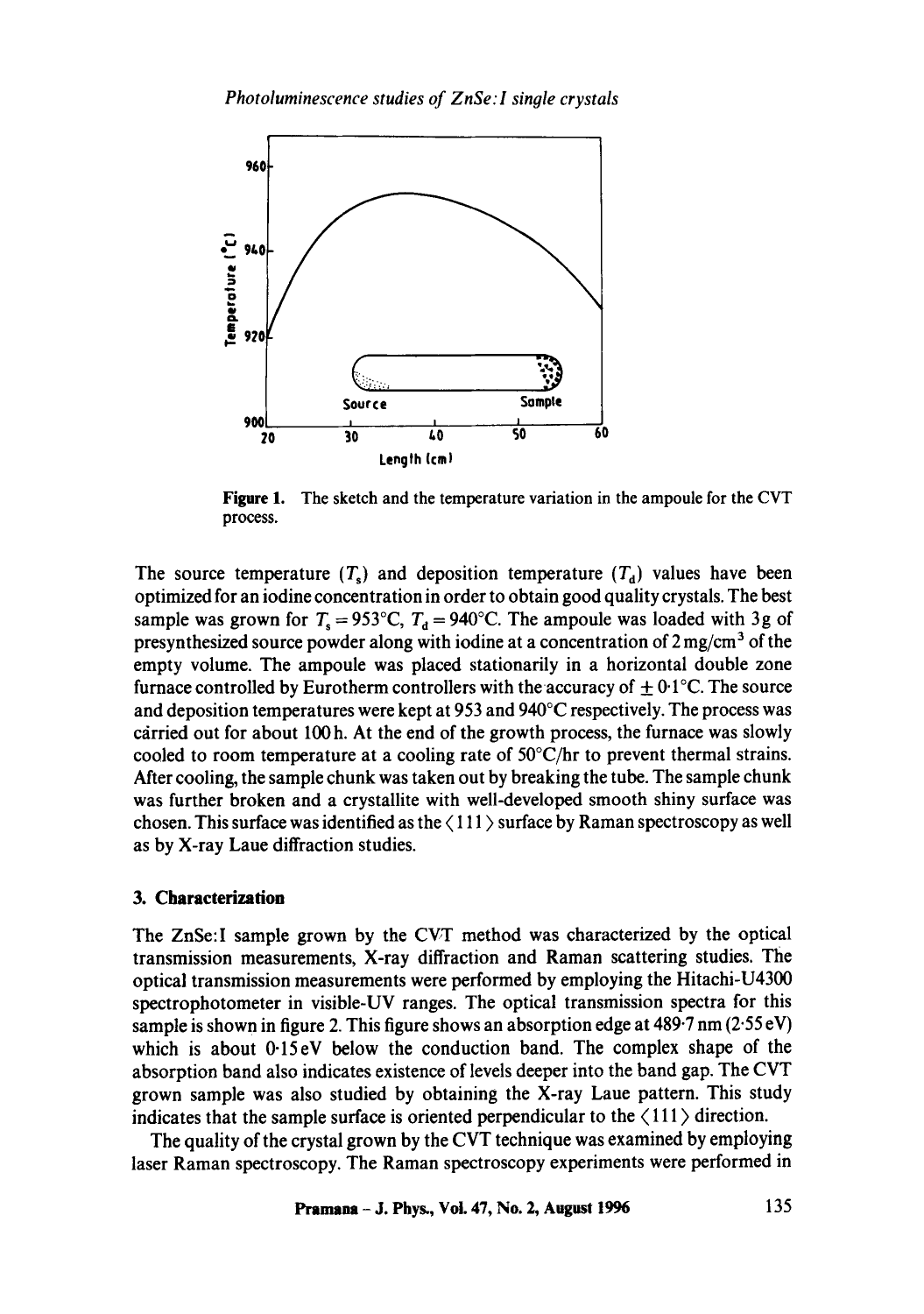*Suruchi Anand et al* 



**Figure** 2. Optical transmission spectrum of CVT grown ZnSe:I.



**Figure** 3. Raman spectrum of CVT grown ZnSe:I showing the TO and LO phonons.

the backscattering geometry with  $Z(XX + XY)\overline{Z}$  polarization at room temperature by employing the 514.5 nm line of an argon-ion laser, Ramanor double monochromator and the usual photon counting electronics. The monochromator was calibrated using strong plasma lines of the argon-ion laser and for better accuracy the slit-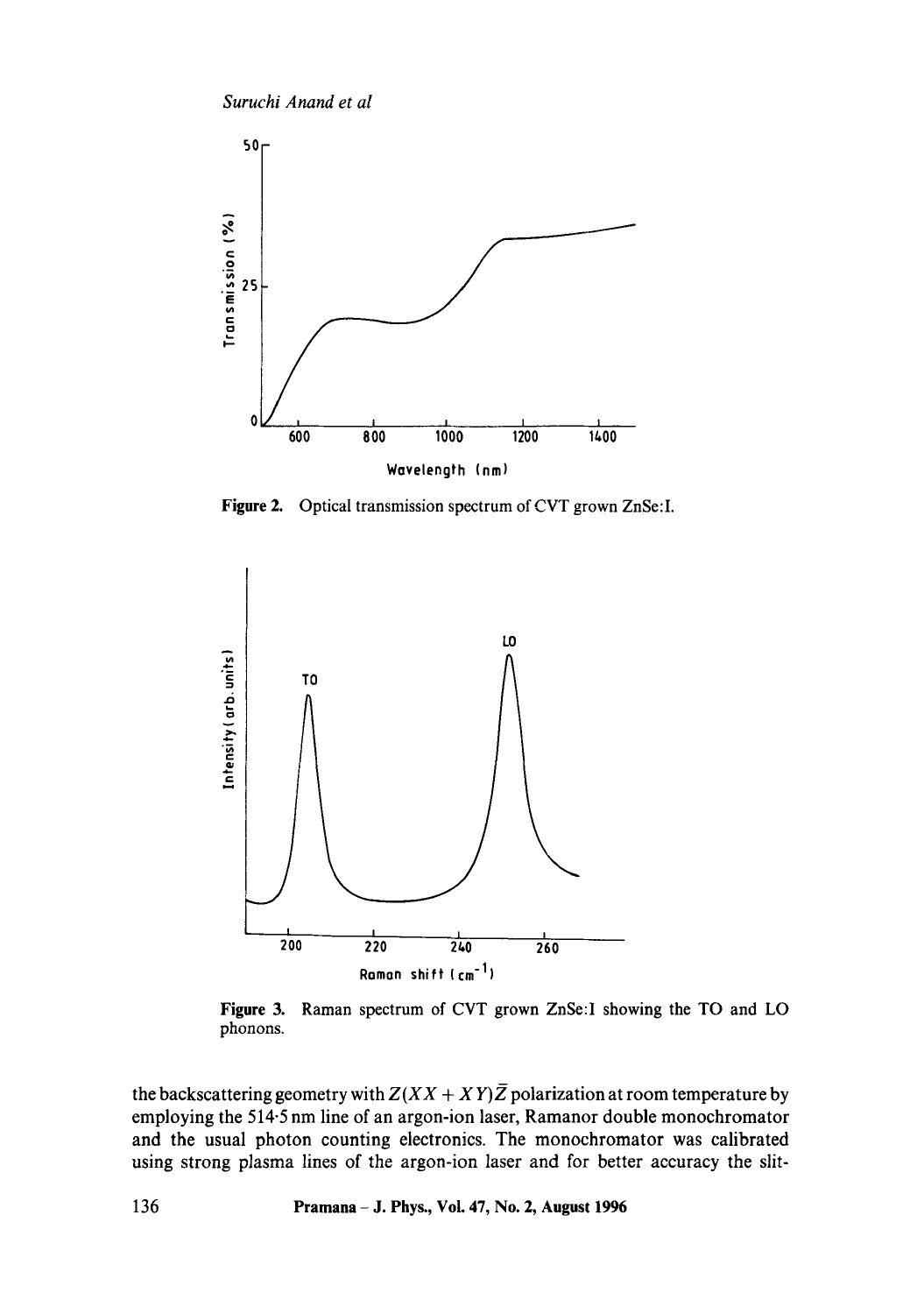| References    | $\frac{1}{2}$ (cm <sup>-1</sup> ) | TO phonon position LO phonon position<br>$\rm (cm^{-1})$ |
|---------------|-----------------------------------|----------------------------------------------------------|
| Mel'nik et al | 205                               | 252                                                      |
| Islam et al   | 204                               | 251                                                      |
| Anand et al   | 205                               | 251.5                                                    |
| Present work  | 204                               | 251.5                                                    |

**Table** 1. LO and TO phonon positions for ZnSe crystal measured by various authors.

width of the monochromator was reduced to 100  $\mu$ m. Figure 3 shows a room temperature Raman spectrum of the sample between 200 and  $300 \text{ cm}^{-1}$ . The spectrum shows two prominent phonon modes at  $251.5$  and  $204 \text{ cm}^{-1}$ , which are identified as the longitudinal optic (LO) and transverse optic (TO) phonons respectively at the center of the Brillouin zone. The LO and TO phonons are observed with comparable intensity in figure 3. According to the momentum selection rules, this is allowed only for the  $\langle 111 \rangle$  face in a back scattering geometry Raman spectrum [14]. Thus we conclude that the sample is oriented in the  $\langle 111 \rangle$  direction. The peak positions and the symmetry of the Raman lines for the CVT grown ZnSe crystal are in agreement with those obtained for ZnSe single crystals [15-17]. Table 1 gives a comparison between earlier results and our observations. This indicates that the CVT process yields good quality single crystals of ZnSe.

## **4. Experimental results and discussion**

The photoluminescence was excited in the CVT grown ZnSe:I sample using the argon-ion laser, and was dispersed using a double monochromator. The sample was fixed on the cold finger of a cryostat using silver paste and the temperature was regulated down to 10 K fromthe room temperature using a Helitron closed cycle liquid He cryostat. The temperature of the sample was measured accurately by mounting a Au-Cr thermocouple on the cold finger. The accuracy in the temperature measurement was  $\pm$  0.2 K. The cryostat was evacuated to 1  $\times$  10<sup>-6</sup> torr to avoid condensation of moisture on the sample at low temperatures. The monochromator was calibrated using the strong plasma-lines of the argon-ion laser.

It is generally found that small amounts of copper incorporated intentionally or as an impurity [9], gives an emission band from the grown ZnSe:I crystals. The self-activated emission associated with iodine and the low energy copper emission overlap in the red region of the spectrum at room temperature. As the temperature is decreased the self activated band shifts towards the higher wavelength side whereas the copper emission band shifts towards the lower wavelength side. Therefore the two bands are separated at low temperatures. The copper band is reasonably strong even if the copper concentration is a few part per million. Since copper band is not seen even at low temperatures, we conclude that the CVT grown ZnSe: I sample does not contain any trace of copper.

The photoluminescence was excited in the crystal using various lines of argon-ion laser in the range 2.4 to  $2.7 \text{ eV}$  with the incident power adjusted to  $10 \text{ mW}$  for each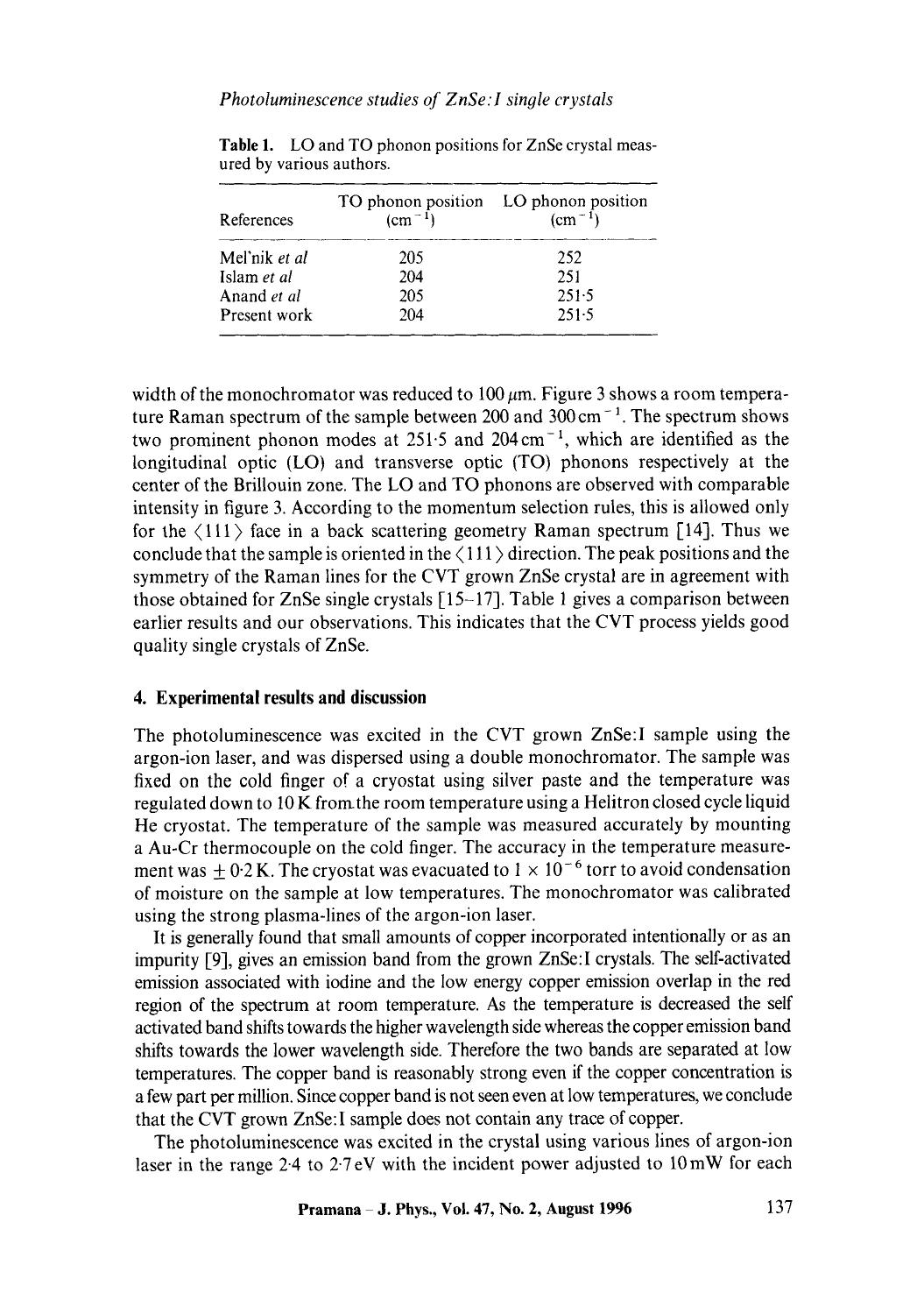line at room temperature. The photoluminescence spectra were obtained in the range 1.750 to 2.250eV, which show a broad band with the maximum at about 2"015 eV. It is seen that the intensity of the luminescence band first increases and then decreases when the laser energy is varied from  $2.4$  to  $2.7 \text{ eV}$  with a maximum at about 2.5eV. Figure 4 shows the plot of band intensity versus incident energy at room temperature.

The temperature dependent photoluminescence studies were performed for various temperatures between 10 and 300 K using the 2.4 eV laser line. Figure 5 shows the photoluminescence spectra at various temperatures. The spectrum at room temperature shows a broad band with a maximum at about 2-015 eV and the bandwidth is about 280 meV. It can be seen in figure 5 that the peak position shifts towards higher energy side and the bandwidth increases as the temperature is increased from 10 to 300 K. Apart from the changes in the peak position and the bandwidth, the band intensity is also found to decrease with increase in temperature.

The broad peak observed at 2.015 eV which is ascribed to the self activated (SA) luminescence band [5, 11,13], is typical of the ZnSe:I single crystals. This peak is mainly due to the incorporation of iodine [18] which leads to well-known selfcompensation of the iodine-related donors by the SA acceptor, which is a  $(V_{Zn} I_{Se})$ complex with Zn vacancy  $V_{\text{Zn}}$  and iodine on the nearest-neighbor Se site  $I_{\text{Se}}$ . The complex is formed during the photoexcitation and its decay gives rise to the SA luminescence. The SA luminescence band could be fitted to a Lorenztian line shape confirming the model for photoluminescence involving the formation of a short-lived complex. From the width of the Lorentzian band, the life-time of the complex is estimated as  $\approx 10^{-16}$  s.

#### *4.1 Thermal broadening and shift*

The bandwidth and the peak position for the SA band shows a temperature dependent behavior. It is found that the SA band in the luminescence spectra of the CVT grown,



**Figure 4.** The peak intensity of photoluminescence band at various incident laser energies for the CVT grown ZnSc:I.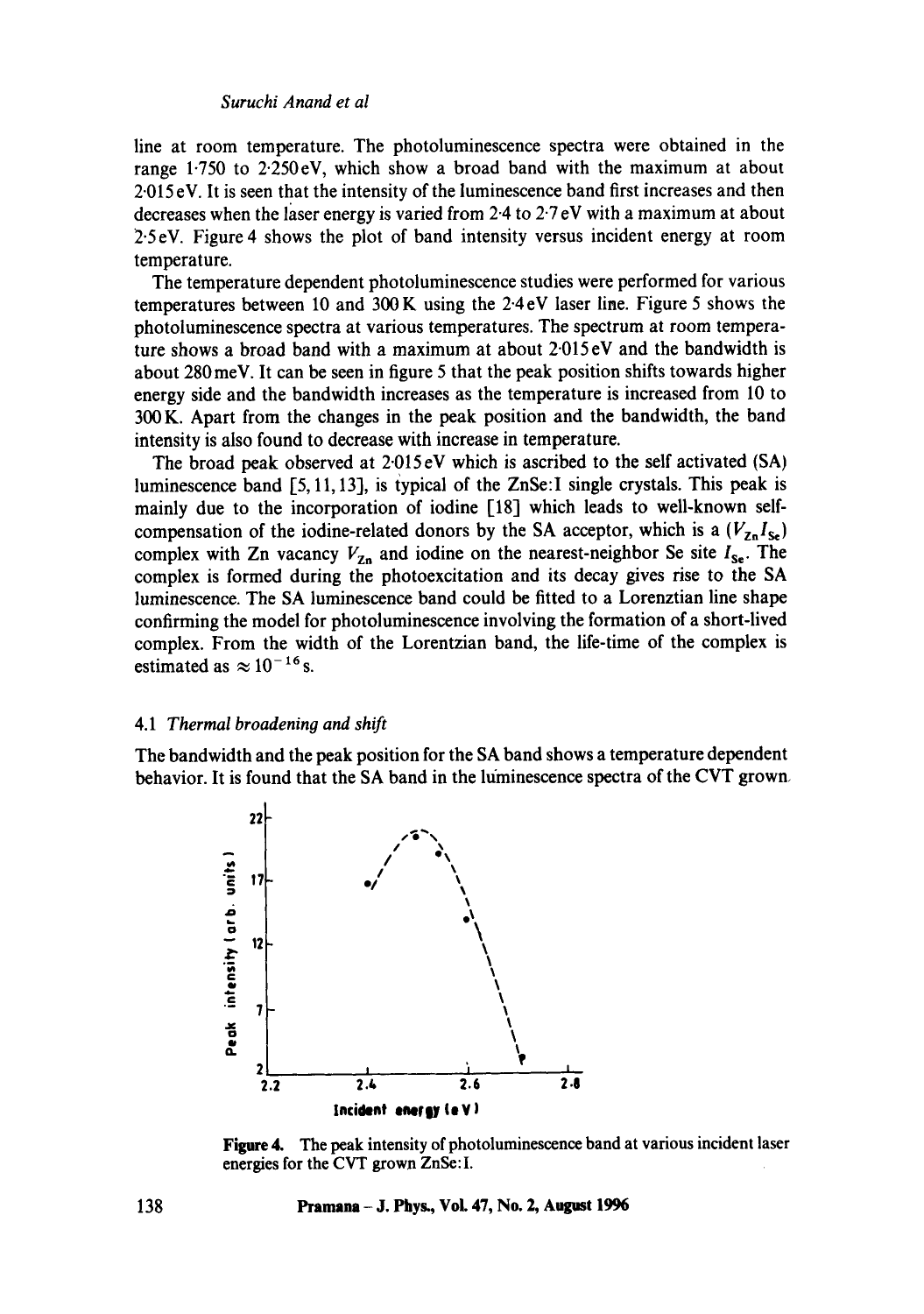

**Figure 5.**  Self-activated photoluminescence spectra for the CVT grown ZnSe:I sample at various temperatures.

sample shifts towards higher energy and its bandwidth increases as the temperature is raised from 10 to 300 K. The temperature dependence of the bandwidth of the SA band can be explained in terms of a simplified form of the configuration coordinate model used for localized centers. According to this model, the temperature dependence of the halfwidth of the emission spectrum is given [6-8] by

$$
\Gamma(T) = \Gamma_0 \{ \coth(\hbar \omega_e / 2k_B T) \}^{1/2},\tag{1}
$$

where  $\omega_e$  is the frequency of the local vibrational mode associated with excited state of the luminescent centre for the emission process and  $\Gamma_0$  is a temperature independent term and gives the bandwidth at low temperatures.

Equation (1) has been used to obtain the values of  $\Gamma_0$  and  $\omega_e$  for the best fit to the experimental data. The values of  $\Gamma_0$  and  $\omega_e$  are estimated to be 190 meV (1520 cm<sup>-1</sup>) and  $26 \text{ meV}$  ( $208.3 \text{ cm}^{-1}$ ) respectively. The resultant curve is shown in figure 6. The experimental data points fall on this curve reasonably closely. The value of  $\omega_e$  is close to the TO phonon frequency, which indicates that the TO phonon interacts strongly with the excited state of the luminescent center.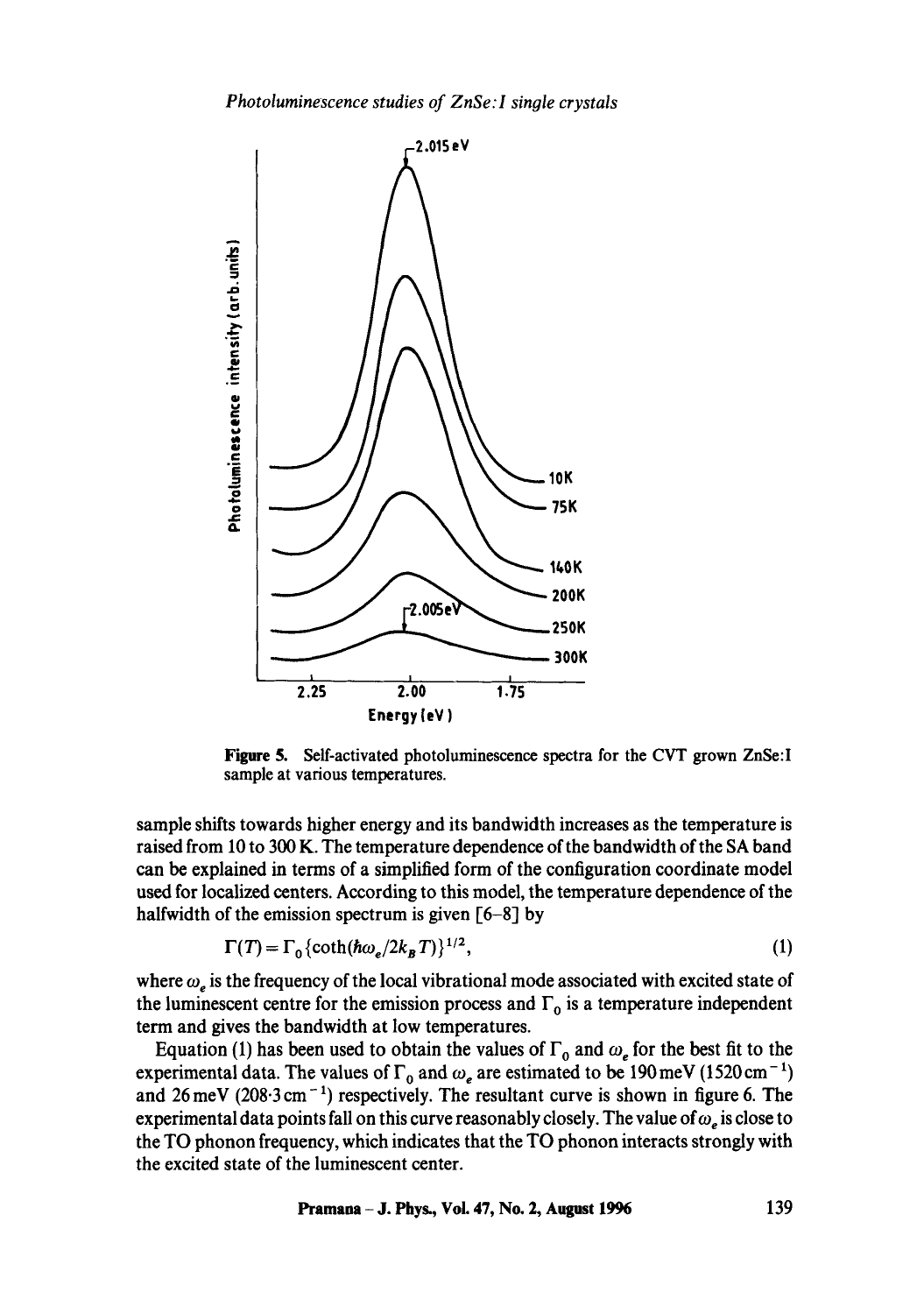## *Suruchi Anand et al*

The occupation number in the vibrational level can be assumed to follow the Boltzmann distribution. This introduces a Gaussian factor in the shape function of the emission spectrum, assuming that the displacement between the minima in the coordinate of the excited and ground states is sufficiently large. In the process of emission, the Einstein coefficient for spontaneous emission, which is proportional to the third power of photon energy, has to be taken into consideration. Thus if the emission spectrum is divided by the third power of the photon energy, it should yield a Gaussian curve. This fact was confirmed [19] long time back. Making simple assumptions that the shapes of the CC curve do not change with temperature and the temperature shift in the SA band peak position  $(E<sub>n</sub>)$  is predominantly due to the temperature change of the occupation number in vibrational levels, Shionoya *et al* [20] derived the expression for the temperature dependent shift of the peak of the emission band using the configuration coordinate model on the basis of the above discussion. This temperature dependence is given by

$$
E_e(T) = Ak_B T,\tag{2}
$$

where  $A$  is a temperature independent coefficient, which includes the frequencies of the local vibrational modes associated with the excited and ground states, and the emission and absorption peak energies at zero temperature. Equation (2) gives a linear temperature dependence of the emission band peak position. Figure 7 shows the best linear fit to our experimental values. The constant  $A$  is estimated to be 0.41 from the linear portion of the plot.

## 4.2 *Thermal quenching*

It is well-known [9] that the photoluminescence from many materials quenches with an increase in temperature. We have also observed a rapid thermal quenching of the SA emission band as the temperature was raised from 10 to 300 K. The curve in figure 8 shows how the intensity (peak height) of self-activated band decreases with increase in



**Figure** 6. The temperature dependence of photoluminescence bandwidth. The figure shows experimental data points as well as the theoretical curve using eq. (1).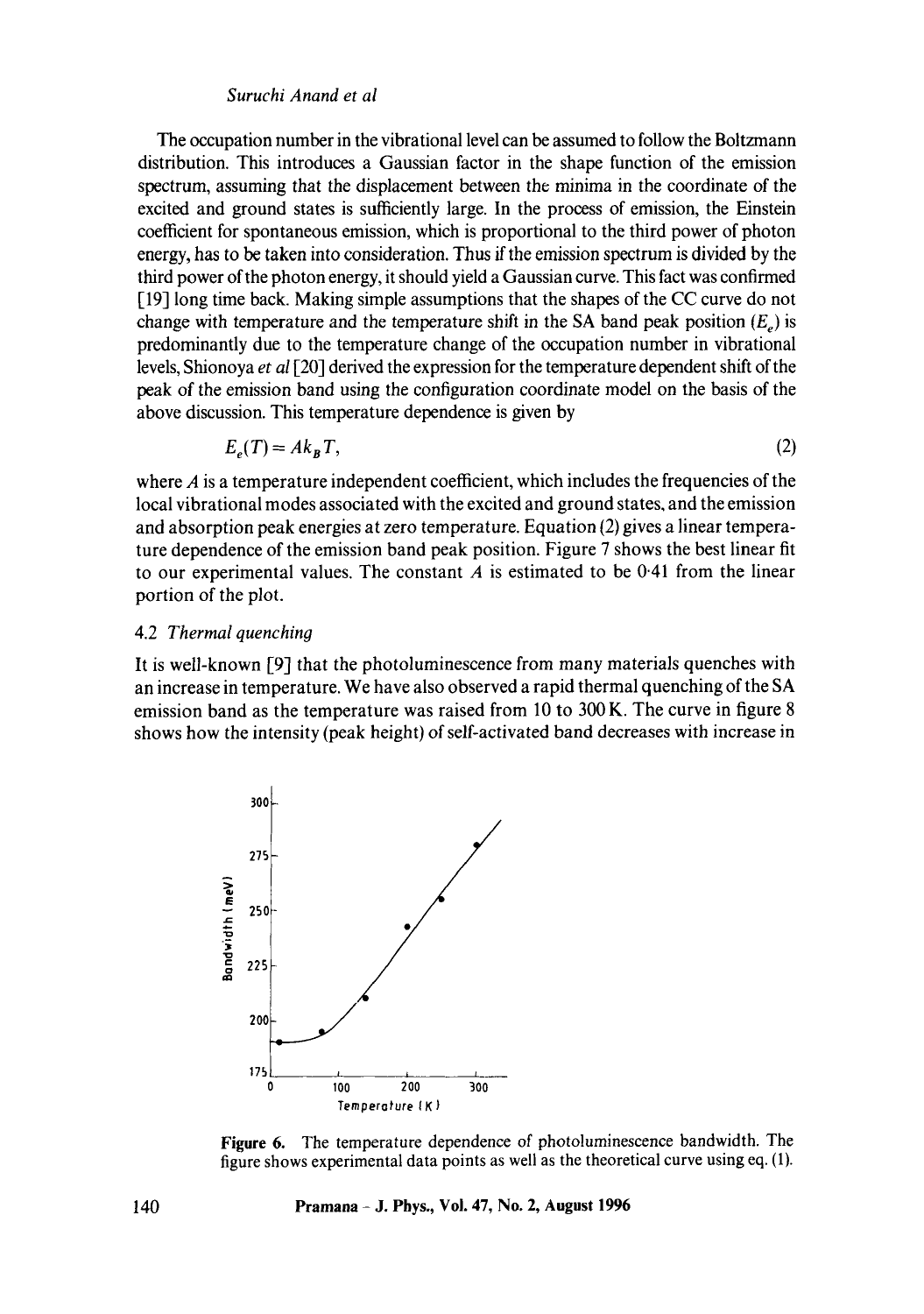

**Figure** 7. Temperature dependence of the luminescence band peak position showing a linear behavior.



Figure 8. The peak intensity of the photoluminescence band at various temperatures for the CVT grown ZnSe: I sample.

temperature. The intensity of this band decreases slowly in the low temperature range  $(T < 200 \text{ K})$  and falls rapidly at the higher temperatures.

The luminescence efficiency  $[9, 20]$ ,  $\eta$ , which is the normalized value of luminescence intensity, can be described by a simple equation

$$
\eta = \{1 + C \exp(-W/k_B T)\}^{-1},\tag{3}
$$

where  $C$  is a constant and  $W$  is the activation energy for quenching.

Equation (3) was used to fit the experimentally observed values of the luminescence intensity to calculate the best estimations of the constants involved. This equation can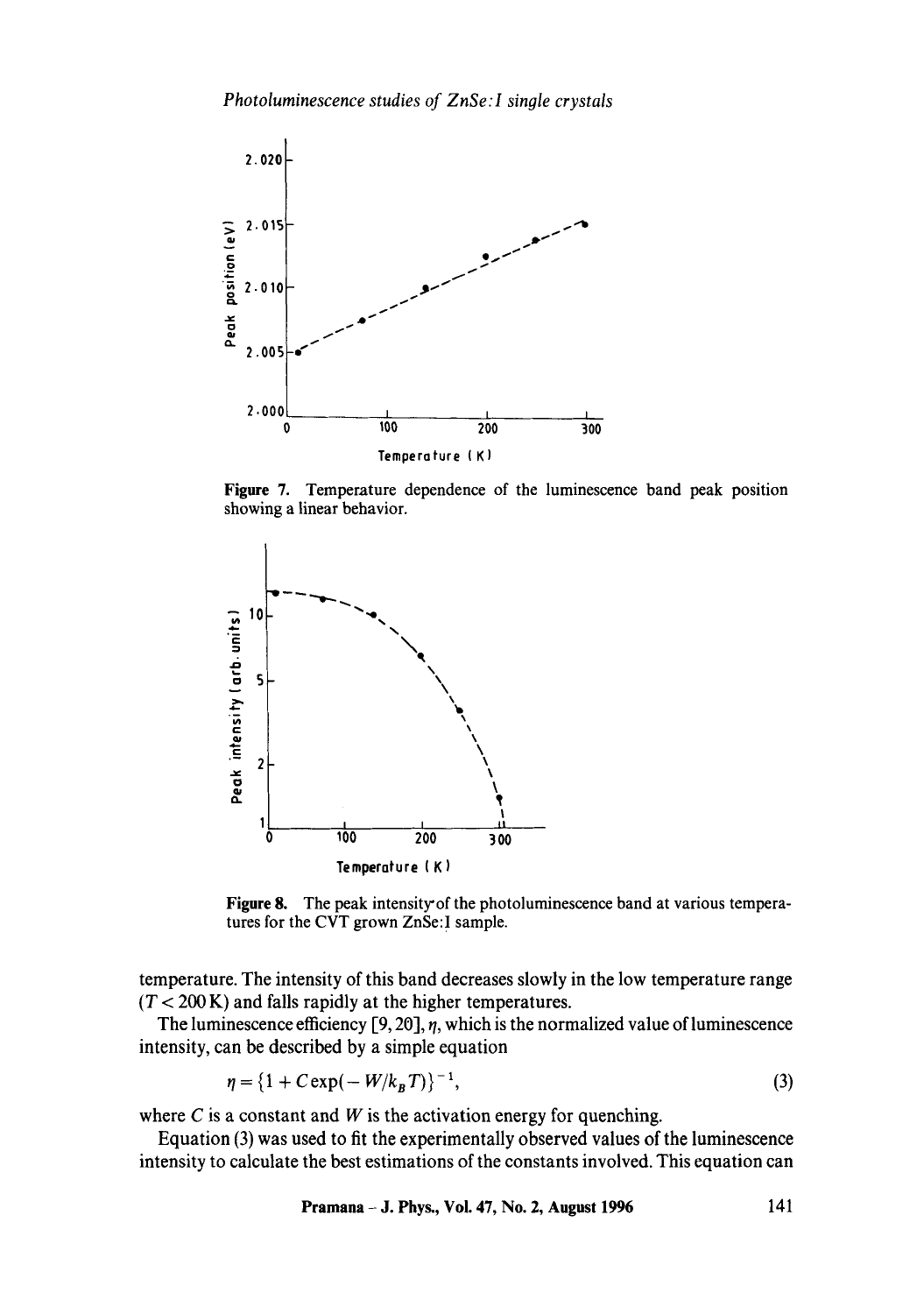be rewritten as

$$
\ln(1/\eta - 1) = -W/k_B T + C',
$$
\n(4)

where C' is another constant. According to (4),  $\ln(1/\eta - 1)$  is linearly dependent on  $1/k<sub>B</sub> T$ . However, the experimental results do not show this linear behavior for the temperature range between 10 and 300 K. A similiar result was observed earlier by Jones *et al* [9]. The plot of the experimental values of  $\ln(1/\eta - 1)$  versus  $1/k_B T$  is shown in figure 9. Figure 9 shows an average linear dependence at low temperatures  $(T < 200 \text{ K})$  with a slope of 11 meV and an average linear dependence at high temperatures ( $T > 200$  K) with a slope of 107 meV. These values of the slopes gives the activation energies in the two temperature ranges. We ascribe the energy of 11 meV and 107 meV to the activation energies for the loss of donor and acceptor concentrations of the conduction and valence bands respectively.

## **5. Conclusions**

ZnSe:I single crystal was grown by the chemical vapor transport (CVT) method using iodine as the transporting agent. The characterization processes such as optical transmission measurements, X-ray diffraction and Raman scattering studies indicate that it is a well-grown single crystal with a good quality optically plane  $\langle 111 \rangle$  surface. The sample has an absorption edge at 2-55eV, which is about 0.15eV below the bandgap energy. This indicates the presence of a deep impurity band nearly  $0.15 \text{ eV}$ below the conduction band.

The CVT grown sample was studied for the photoluminescence using various excitation energies between 2.4 and 2-7 eV at room temperature and also for various temperatures between 10 and 300 K when the excitation energy was fixed at 2.4 eV. The room temperature spectra shows a maximum luminescence emission for incident laser energy of about 2.5 eV, with peak position at 2.015 eV. The temperature dependent photoluminescence spectra show that the peak position shifts towards higher side, the bandwidth increases and the intensity decreases as the temperature is increased from 10



**Figure 9.** Plot of  $\ln(1/\eta - 1)$  versus  $1/k_B T$  showing two different slopes at low and at high temperatures.